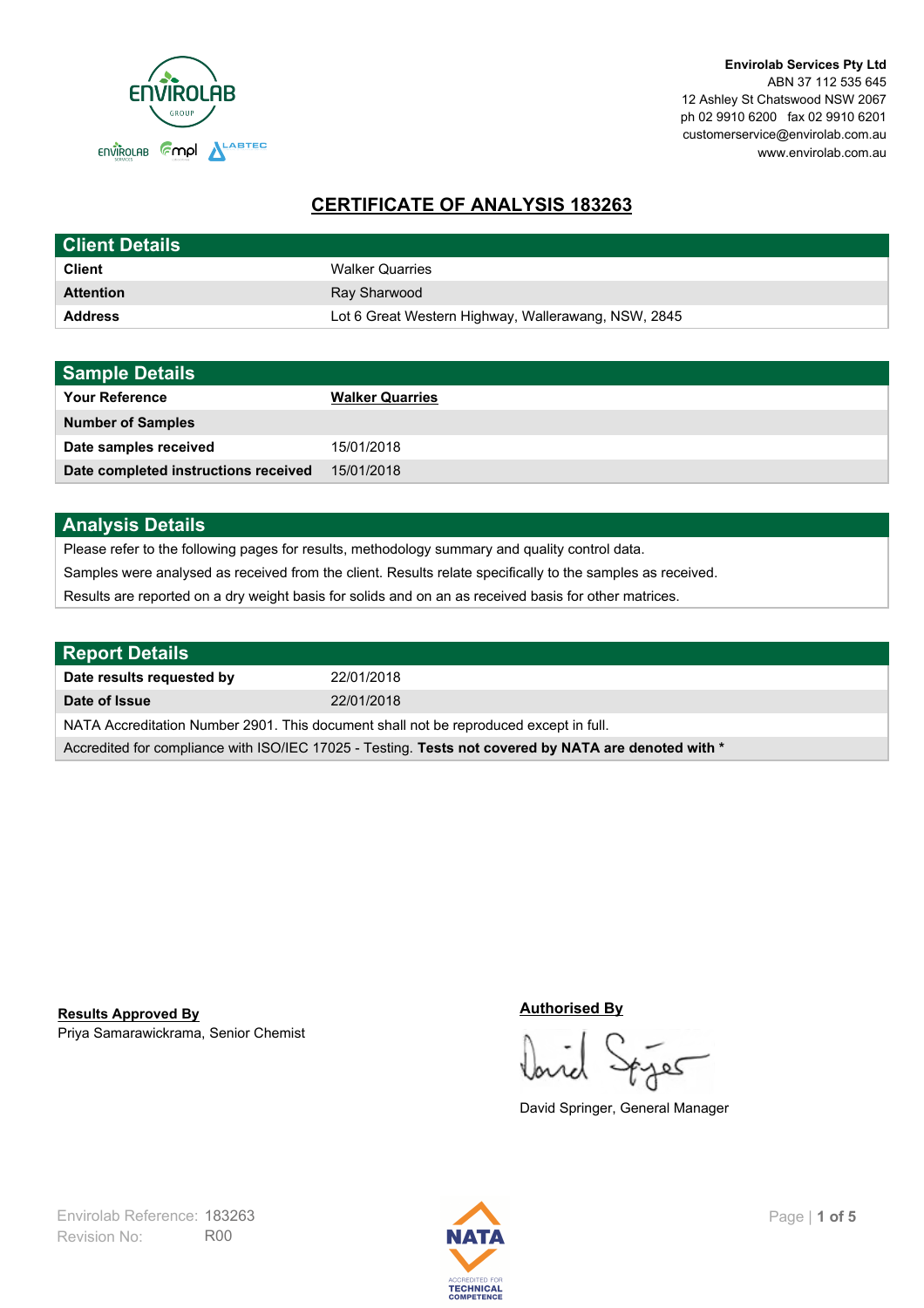#### **Client Reference: Walker Quarries**

| Dust Deposition AS 3580.10.1 |                          |            |                                                                     |            |            |
|------------------------------|--------------------------|------------|---------------------------------------------------------------------|------------|------------|
| <b>Our Reference</b>         |                          | 183263-1   | 183263-2                                                            | 183263-3   | 183263-4   |
| <b>Your Reference</b>        | <b>UNITS</b>             | DGS-1      | DGS-2                                                               | DGS-3      | DGS-4      |
| Date Sampled                 |                          |            | 1/12/17-3/1/2018 1/12/17-3/1/2018 1/12/17-3/1/2018 1/12/17-3/1/2018 |            |            |
| Dust Gauge Start Date        |                          | 01/12/2017 | 01/12/2017                                                          | 01/12/2017 | 01/12/2017 |
| Dust Gauge End Date          | $-$                      | 03/01/2018 | 03/01/2018                                                          | 03/01/2018 | 03/01/2018 |
| Dust - No. of Days Collected |                          | 34         | 34                                                                  | 34         | 34         |
| Date prepared                | $\overline{\phantom{a}}$ | 16/01/2018 | 16/01/2018                                                          | 16/01/2018 | 16/01/2018 |
| Date analysed                | $\overline{\phantom{a}}$ | 16/01/2018 | 16/01/2018                                                          | 16/01/2018 | 16/01/2018 |
| Insoluble Solids             | $g/m2$ /month            | 0.7        | 9.8                                                                 | < 0.1      | 0.9        |
| Combustible Matter           | $g/m2$ /month            | 0.3944     | 7.7583                                                              | 0.0349     | 0.4943     |
| Ash                          | g/m <sup>2</sup> /month  | 0.3345     | 2.0269                                                              | 0.0200     | 0.3944     |
| Soluble Matter               | $g/m2$ /month            | < 0.1      | 2.4                                                                 | < 0.1      | 0.1        |
| <b>Total Solids</b>          | $q/m2$ /month            | 0.7        | 12                                                                  | 0.1        | 0.99       |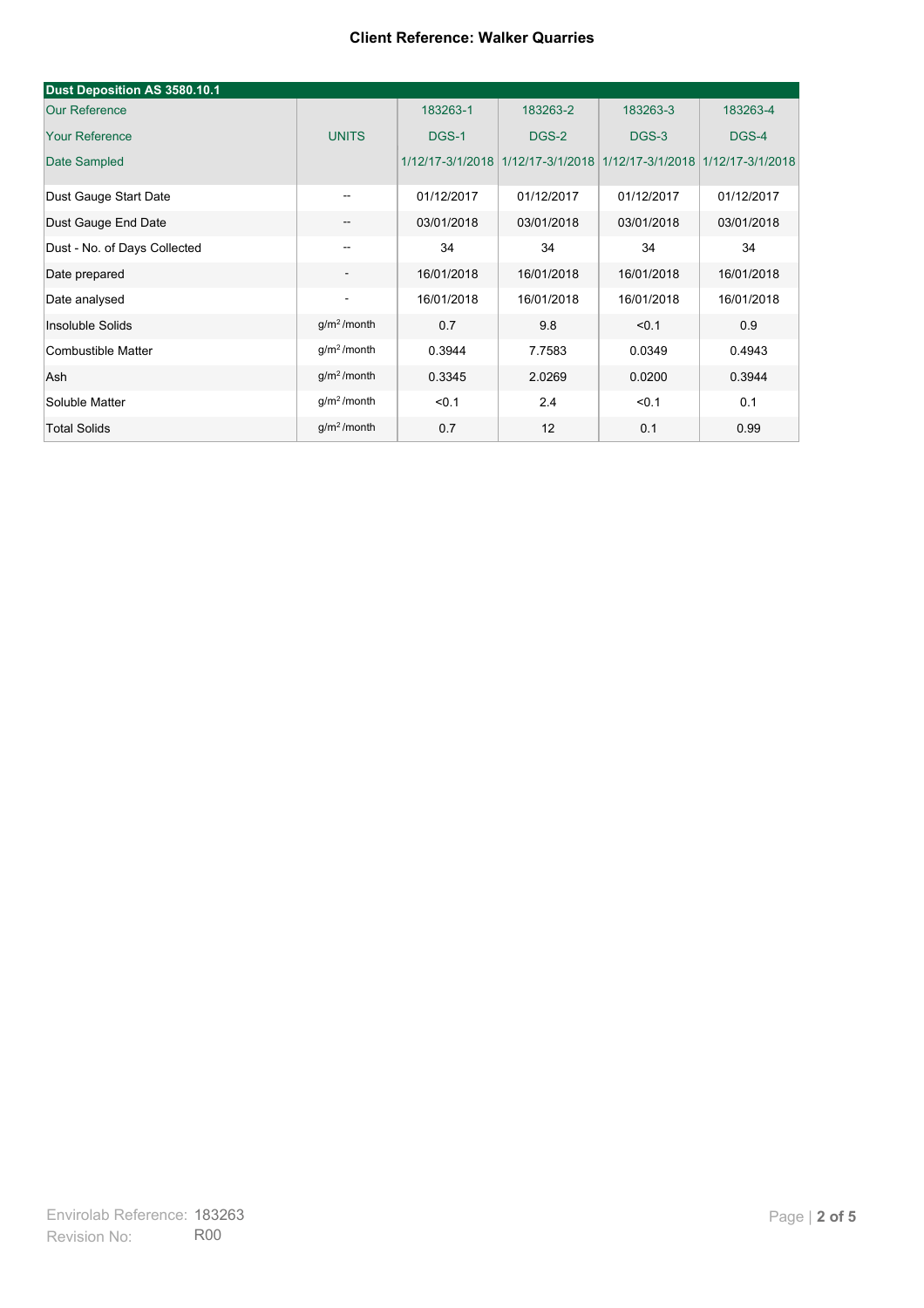### **Client Reference: Walker Quarries**

| <b>Method ID</b> | <b>Methodology Summary</b>                               |
|------------------|----------------------------------------------------------|
| AS 3580.10.1     | Analysis of dust gauges by AS 3580.10.1 (analysis only). |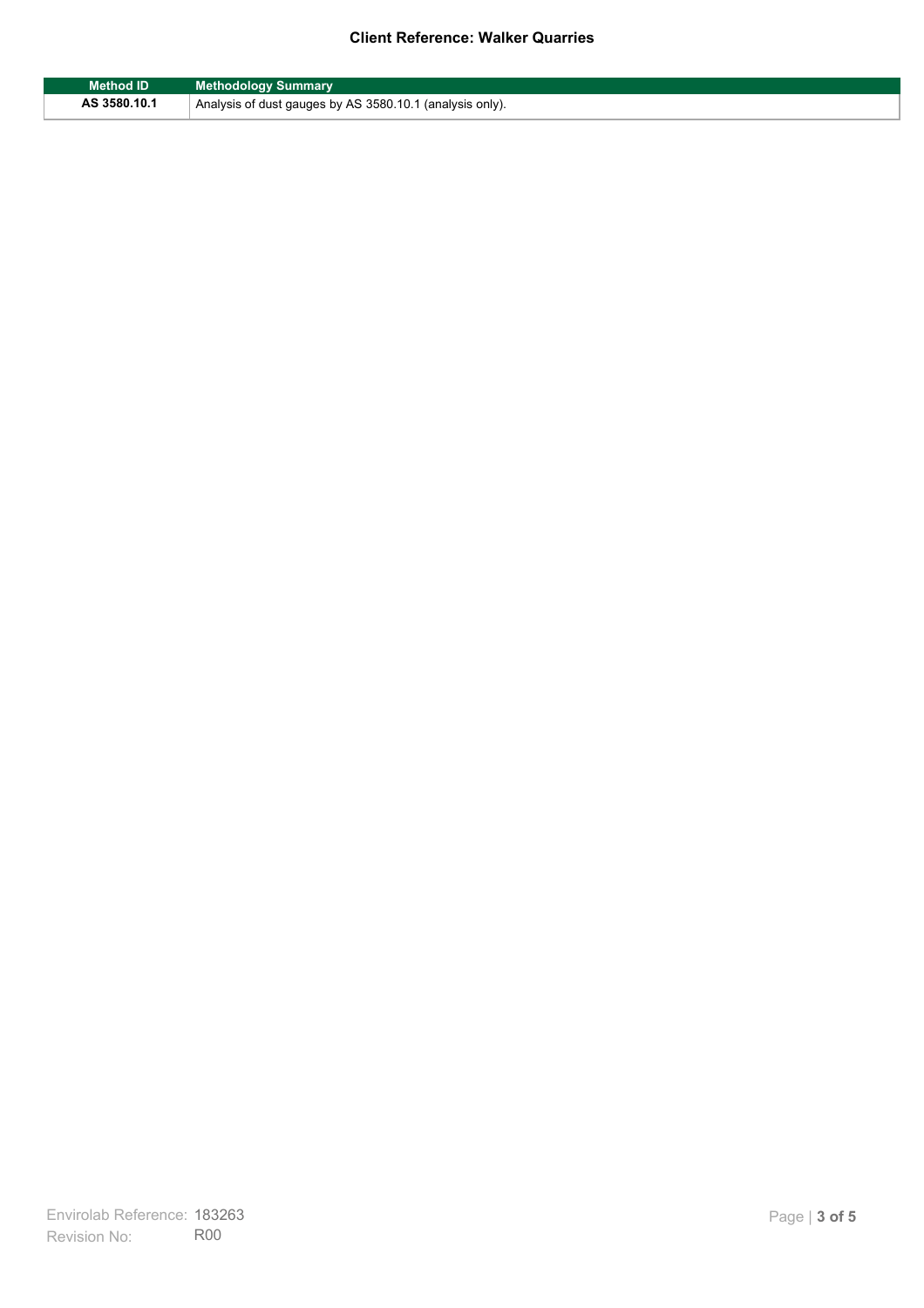#### **Client Reference: Walker Quarries**

| <b>Result Definitions</b> |                                                  |
|---------------------------|--------------------------------------------------|
| <b>NT</b>                 | Not tested                                       |
| <b>NA</b>                 | Test not required                                |
| <b>INS</b>                | Insufficient sample for this test                |
| <b>PQL</b>                | <b>Practical Quantitation Limit</b>              |
| $\prec$                   | Less than                                        |
| $\geq$                    | Greater than                                     |
| <b>RPD</b>                | <b>Relative Percent Difference</b>               |
| <b>LCS</b>                | Laboratory Control Sample                        |
| <b>NS</b>                 | Not specified                                    |
| <b>NEPM</b>               | <b>National Environmental Protection Measure</b> |
| <b>NR</b>                 | Not Reported                                     |

| <b>Quality Control Definitions</b>                                                                                                                                                                                                                      |                                                                                                                                                                                                                                        |  |
|---------------------------------------------------------------------------------------------------------------------------------------------------------------------------------------------------------------------------------------------------------|----------------------------------------------------------------------------------------------------------------------------------------------------------------------------------------------------------------------------------------|--|
| <b>Blank</b>                                                                                                                                                                                                                                            | This is the component of the analytical signal which is not derived from the sample but from reagents.<br>glassware etc, can be determined by processing solvents and reagents in exactly the same manner as for<br>samples.           |  |
| <b>Duplicate</b>                                                                                                                                                                                                                                        | This is the complete duplicate analysis of a sample from the process batch. If possible, the sample selected<br>should be one where the analyte concentration is easily measurable.                                                    |  |
| <b>Matrix Spike</b>                                                                                                                                                                                                                                     | A portion of the sample is spiked with a known concentration of target analyte. The purpose of the matrix spike<br>is to monitor the performance of the analytical method used and to determine whether matrix interferences<br>exist. |  |
| <b>LCS (Laboratory</b><br><b>Control Sample)</b>                                                                                                                                                                                                        | This comprises either a standard reference material or a control matrix (such as a blank sand or water) fortified<br>with analytes representative of the analyte class. It is simply a check sample.                                   |  |
| <b>Surrogate Spike</b>                                                                                                                                                                                                                                  | Surrogates are known additions to each sample, blank, matrix spike and LCS in a batch, of compounds which<br>are similar to the analyte of interest, however are not expected to be found in real samples.                             |  |
| Australian Drinking Water Guidelines recommend that Thermotolerant Coliform, Faecal Enterococci, & E.Coli levels are less than<br>1cfu/100mL. The recommended maximums are taken from "Australian Drinking Water Guidelines", published by NHMRC & ARMC |                                                                                                                                                                                                                                        |  |

2011.